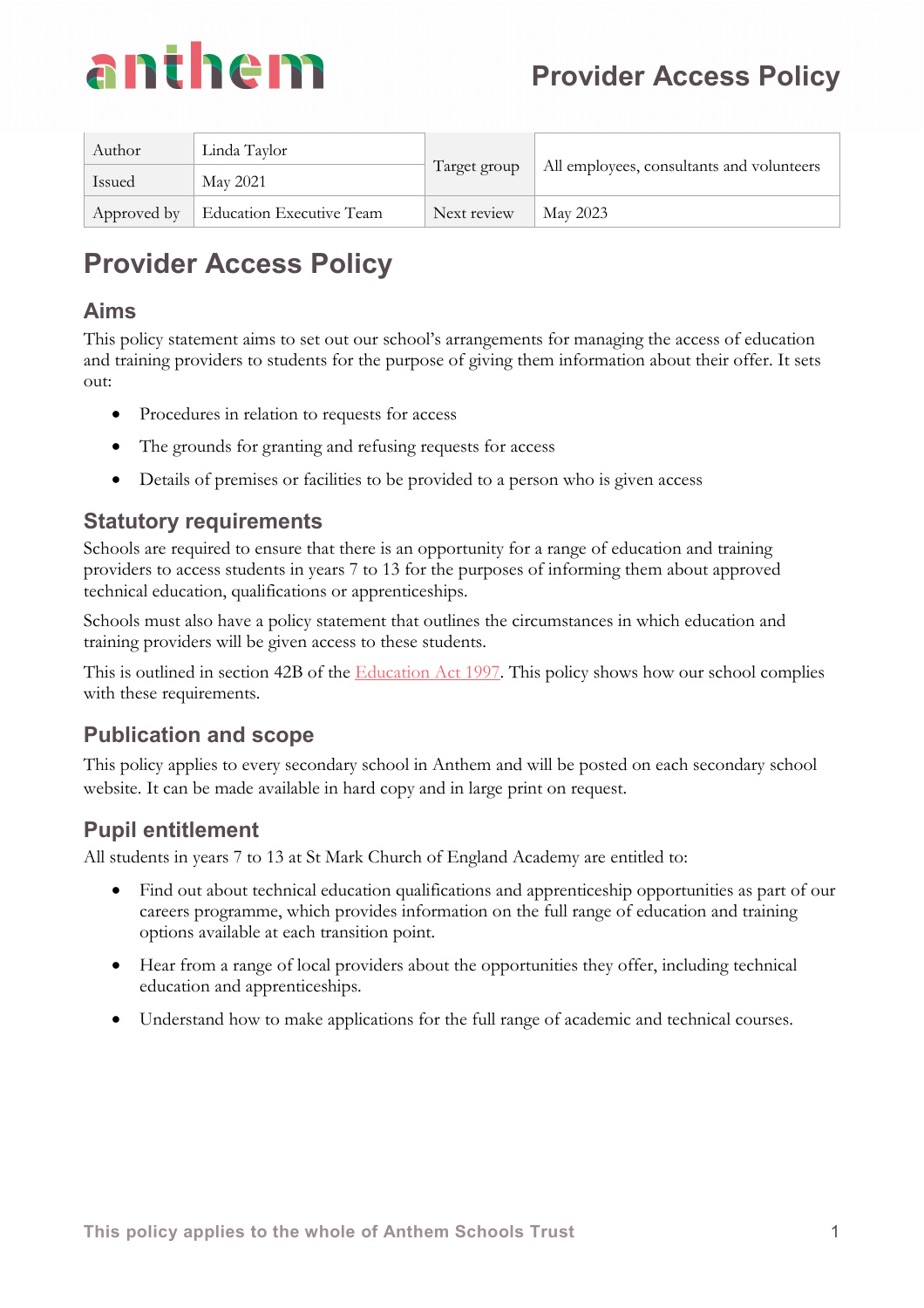

#### **Management of provider access requests**

#### **Procedure**

A provider wishing to request access should contact: Aimee Gallagher, Vice Principal (Behaviour and Attitudes) Telephone number: 0208 648 6627, AGallagher@stmarks.anthemtrust.uk

#### **Opportunities for access**

A number of events, integrated into our careers programme, will offer providers an opportunity to come into school to speak to students and/or their parents/carers.

The events listed below are subject to change and this is not an exhaustive list, as we respond to new opportunities and the needs of our students.

Please also be aware that, due to the current pandemic, access into school may be limited, however, we continue to facilitate virtual links to employers and training providers. We look forward to welcoming external visitors back into school in the near future.

|                    | <b>Autumn Term</b>                                                  | <b>Spring Term</b>                                                                           | <b>Summer Term</b>                                                            |
|--------------------|---------------------------------------------------------------------|----------------------------------------------------------------------------------------------|-------------------------------------------------------------------------------|
| Year <sub>7</sub>  | Event for university<br>technical colleges (UTCs)                   |                                                                                              | Careers workshop                                                              |
| Year <sub>8</sub>  | Event for university<br>technical colleges (UTCs)                   |                                                                                              | Careers workshop                                                              |
| Year 9             | Assembly and tutor group<br>opportunities -<br>employability skills | Key Stage 4 options event                                                                    |                                                                               |
| Year 10            | Assembly and tutor group<br>opportunities -<br>employability skills | Networking event with<br>providers and employers                                             | Work experience<br>preparation sessions<br>Work experience                    |
| Year <sub>11</sub> | Assembly on opportunities<br>at $16$<br>Event for UTCs              | Post-16 evening<br>Post-16 taster sessions<br>Apprenticeships – support<br>with applications |                                                                               |
| Year <sub>12</sub> | Higher education (HE) fair<br>Post-18 assembly -<br>apprenticeships |                                                                                              | Small group sessions: future<br>education, training and<br>employment options |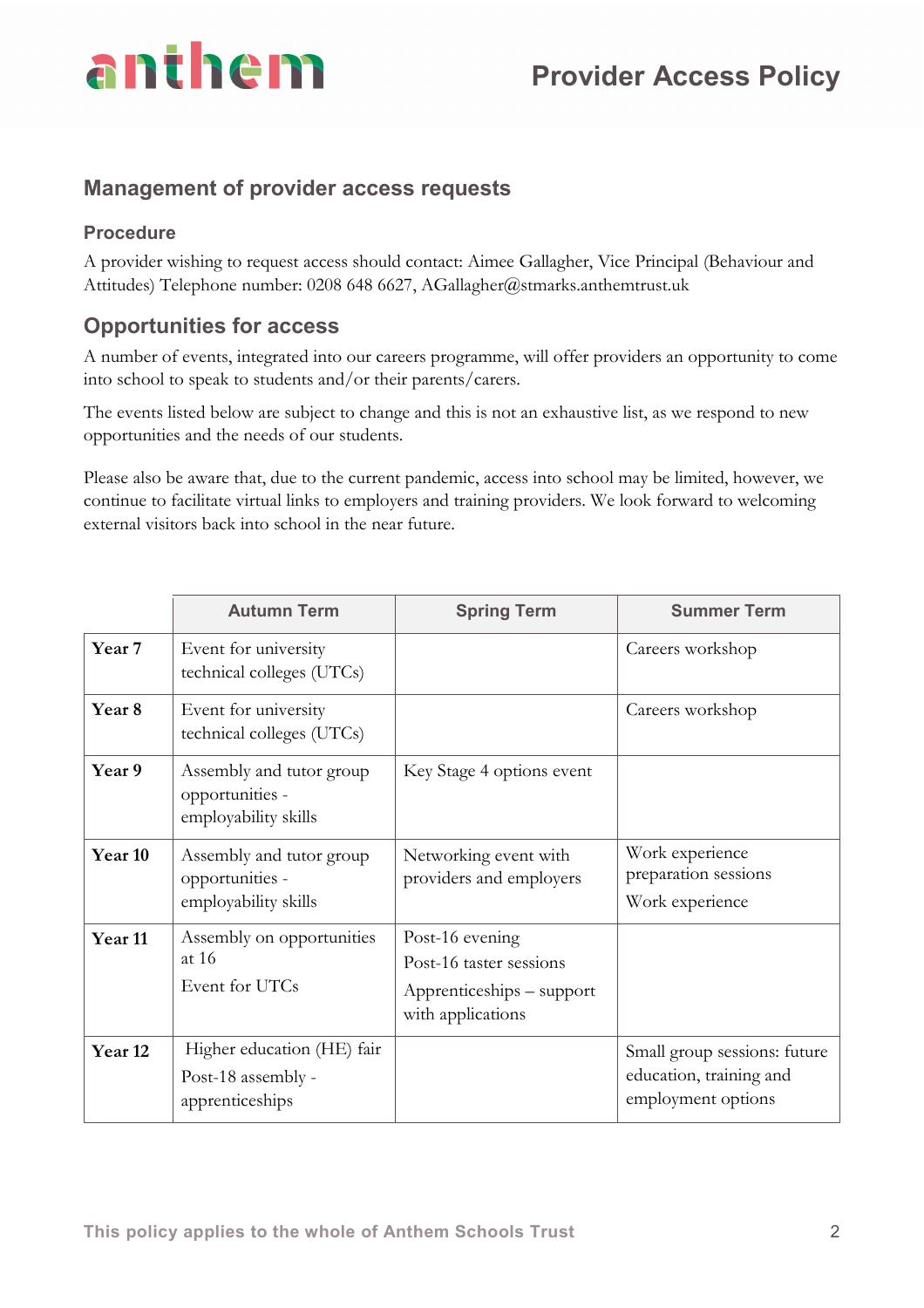

| Year 13 | HE and higher               | Assembly and small group                |  |
|---------|-----------------------------|-----------------------------------------|--|
|         | apprenticeship applications | opportunities -<br>employability skills |  |

Please speak to our Careers Leader, Anthoula Glymidou to identify the most suitable opportunity for you.

## **Granting and refusing access to providers**

Access will be provided based on meeting the following criteria:

- Adequate room(s) and equipment are available, based on existing timetable and letting commitments.
- Staff are available to attend, taking account of participant numbers and teaching timetables, to ensure DBS regulations are complied with.
- Students are available to attend, depending on the dates requested and curriculum considerations.
- Providers are able to present impartial, unbiased and high-quality, age-appropriate content, meeting equal opportunity requirements.
- Providers are GDPR compliant.

## **Safeguarding**

The school and Anthem are committed to keeping children safe and our Child Protection and Safeguarding Policy outlines the school's procedure for checking the identity and suitability of visitors. Education and training providers will be expected to adhere to this policy, which can be found on our school website.

## **Complaints**

Complaints about services from providers who use school premises or facilities should be directed to the provider concerned.

### **Premises and facilities**

- We have the following facilities on site to support: rooms, computer facilities with audio. If you do require access to any specialist equipment, requests need to be made in writing to Aimee Gallagher, [AGallagher@stmarks.anthemtrust.uk](mailto:AGallagher@stmarks.anthemtrust.uk) at least one week before the event.
- If providers wish to leave prospectuses or other material for student to read, this will need to be agreed by Aimee Gallagher,  $AGallagher(@stmarks.anthemtrust.uk.$  Request must be made in writing one week prior to the event.

### **Monitoring arrangements**

The school's arrangements for managing the access of education and training providers to students are monitored by Aimee Gallagher

This policy will be reviewed every two years.